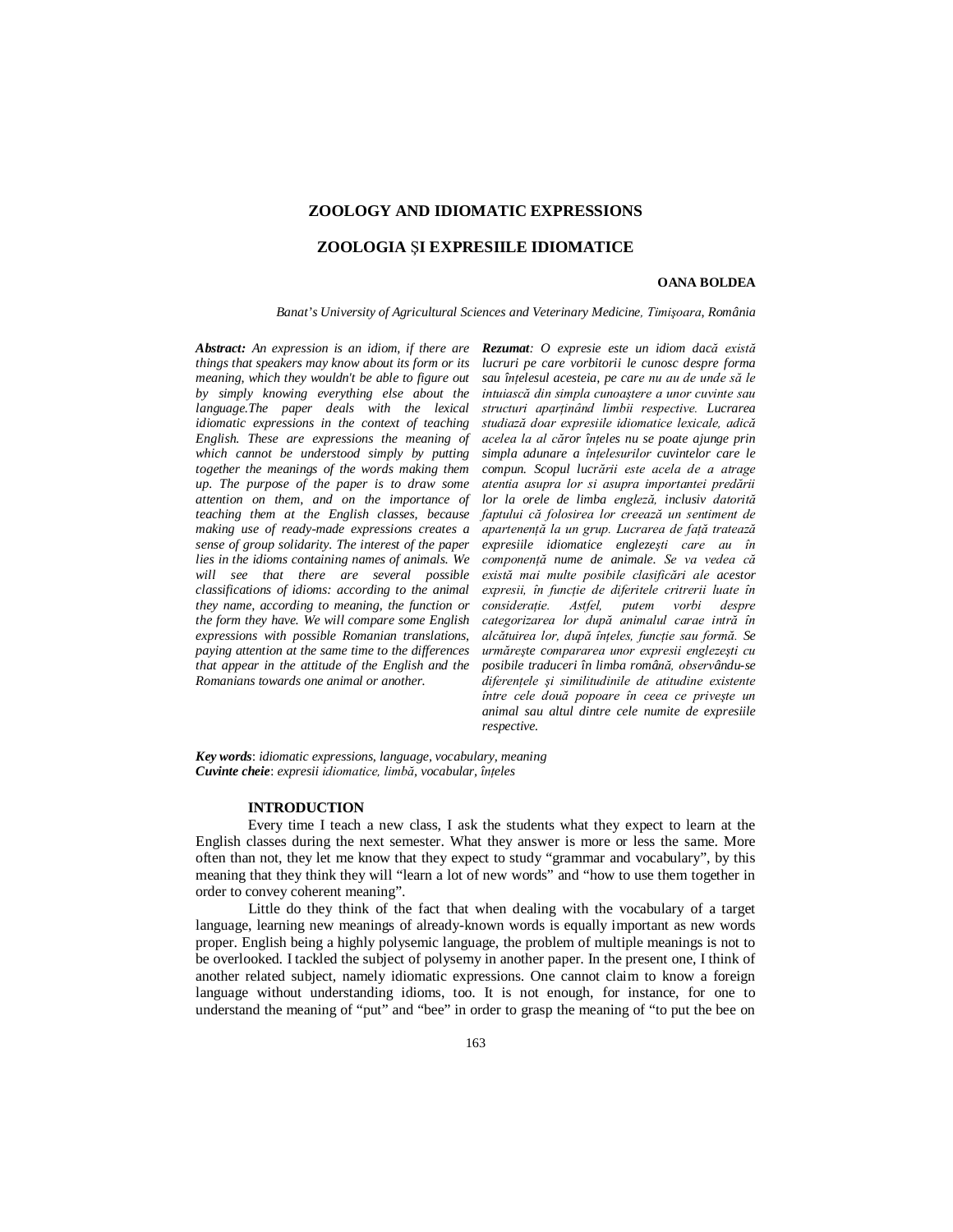something", which is to be understood as "to ask for money". In the same way, it is quite difficult to realise that "a stare cat" is a curious neighbour.

This is why, when teaching students the basic vocabulary they are supposed to know in their field as future engineers dealing with agriculture, I find it necessary to tell them also about the idioms they are likely to encounter in every-day conversations. Naturally, there is no way I can teach them all such expressions, but at least I draw their attention towards them, I make them aware that such expressions exist. In what the words naming animals are concerned, there are a set of idiomatic expressions commonly used in every-day life, and which I classified according to various criteria, as shown below.

#### **MATERIALS AND METHOD**

The method used for the research is the lexical analysis. The paper is based on a corpus of 1237 expressions, which I organised with the help of some dictionaries and glossaries including what we might call "general" idioms, i.e. expressions containing names of animals, or objects, parts of the body or other items. Of these, I studied only the expressions of interest for my research, namely those containing animal names. Some of the books I used were written by Romanian researchers, others by foreign ones. As the paper-based publications containing such lists are scarce, the internet proved to be a good source for compiling the list of expressions to use in the paper.

For the general theoretical subject of idioms and idiomaticity, some books proved to be particularly useful. Of these, *Idioms. Processing, Structure and Interpretation,* written by Cristina Cacciari and Patrizia Talbossi was helpful in setting the theoretical frame for the paper. The same holds true for Fernando Chitra's *Idioms and Idiomaticity*. In addition, my ideas found support in Mu Fengying's article on the problem of teaching idioms in the foreign language class.

### **RESULTS AND DISCUSSION**

The dictionary meaning of an idiomatic expression is that of "a phrase, construction or expression that is recognised as a unit in the usage of a given language and either differs from the usual syntactic patterns or has a meaning that differs from the literal meaning of its parts taken together" (WEBSTER*, p 707)*. In other words, an expression is an idiom, if there are things that speakers know about the form of the expression, its use, or the meanings of the parts making it up, which they wouldn't be able to figure out by simply knowing everything else about the language. Or, as Fillmore puts it, "we don't understand what the expression means by computing its meaning from information about its form or parts: that's something we just have to know, by linguistic convention."

However, the aim of the present paper is not to deal with both already mentioned types of idiomatic expressions. Thus, we will not discuss here the structural expressions, but only the lexical ones. That is, the purpose of the paper is to draw some attention on them, because "making use of ready-made expressions creates a sense of group solidarity, since each member of a language community can depend on the others to pick up allusions, to recognize familiar ways of thinking, and so on." (FENGYING: p. 9). People can say they belong to a group if they can master the language of that group, and the specific lexical conventions used by its members.

The expressions that are of interest here are those in which there is not a predictable relationship between the meaning of an expression and the meanings of its parts. For instance, although we know what the meaning of all the words is in "*to whip the cat*", the meaning of the whole expression is not that which we might predict. It certainly does not refer to beating a cat up with the help of a whip. It actually describes the action of throwing up. The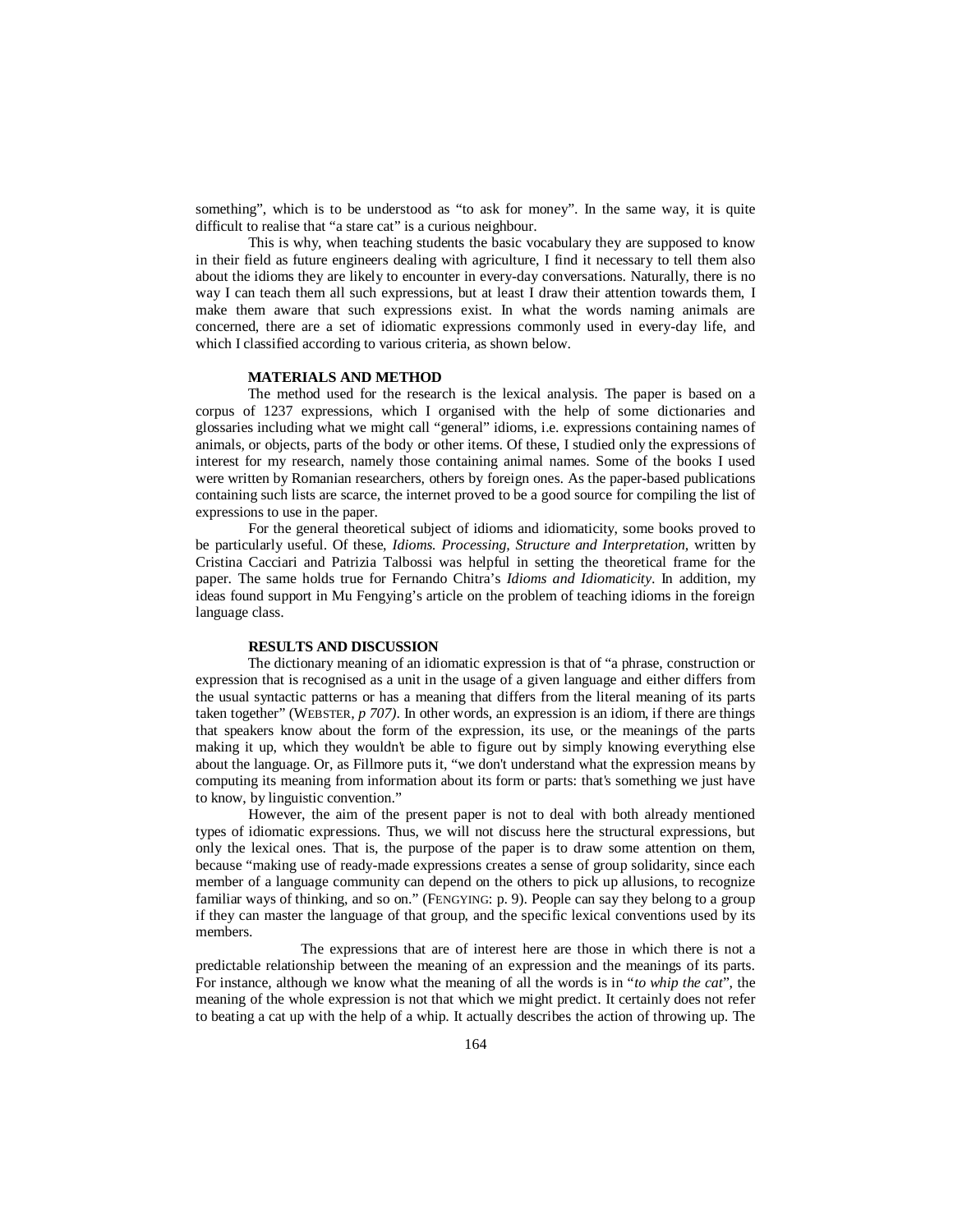words not having semantic independence, the expression cannot be translated word by word. Usually we have to paraphrase, or, in the more fortunate cases, we may even find idiomatic correspondents in Romanian. This is the case with an expression like the one presented above, which has the Romanian equivalent "*a da la rate*" (the literal translation of this would be "to feed the duck"). Although in this particular case, the Romanian equivalent also makes reference to an animal, giving such a well-matching counterpart is not always easy, or even possible.

One possible way of classifying these expressions is according to the animal they make reference to. Thus, we can find all sorts of animals in expressions: the cat (if someone is "*a bag of cats*", s/he is extremely agitated), the dog (a "*hangdog*" is a mean person), the beaver (an "*eager beaver*" is someone always ready to do any work in order to be appreciated by their boss), the pig ("*to buy a pig in a poke*" means to buy something without seeing it first). If someone "*goes ape*", then s/he becomes very excited.

It is true that the mammals seem to be the category most used in such idioms. Nevertheless, not only the mammals occur in such expressions. The snake is also present (a "*snake in the grass*" can be either a hidden danger or a false friend, depending on the context), as are the birds: if we say about somebody that s/he has "*got the bird*", that means that s/he got fired or dismissed. A "*wild goose chase*" is a vain pursuit of something, which would be worthless, even if reached at. The well-known saying "*birds of a feather flock together*" means that people tend to associate with others who have the same character or the same preoccupations. It can be translated into Romanian by "*Spune-mi cu cine te insotesti ca sa-ti spun cine esti*", the literal translation of which is "*tell me who you keep company with and I will tell you who you are*".



Figure 1 – Categories of animals used in idioms

There are a great number of expressions (367) in the corpus containing names of insects. One of the expressions in this category is "*to make a beeline for*", meaning to go straight towards something. Another expression referring to the bee is "*to put the bee on something*", meaning "to ask for a loan". If two people are "*bitten by the same bug*", they have the same hobbies or interests. A quite often used expression is "*Don't bug me*", meaning "Leave me alone, do not bother me".

Of all the animals, the domestic or the farm ones are the most used in such expressions. There are on the average 25 expressions containing each of them. It seems natural for this to happen: the more frequently people met with the animal, the more likely it was for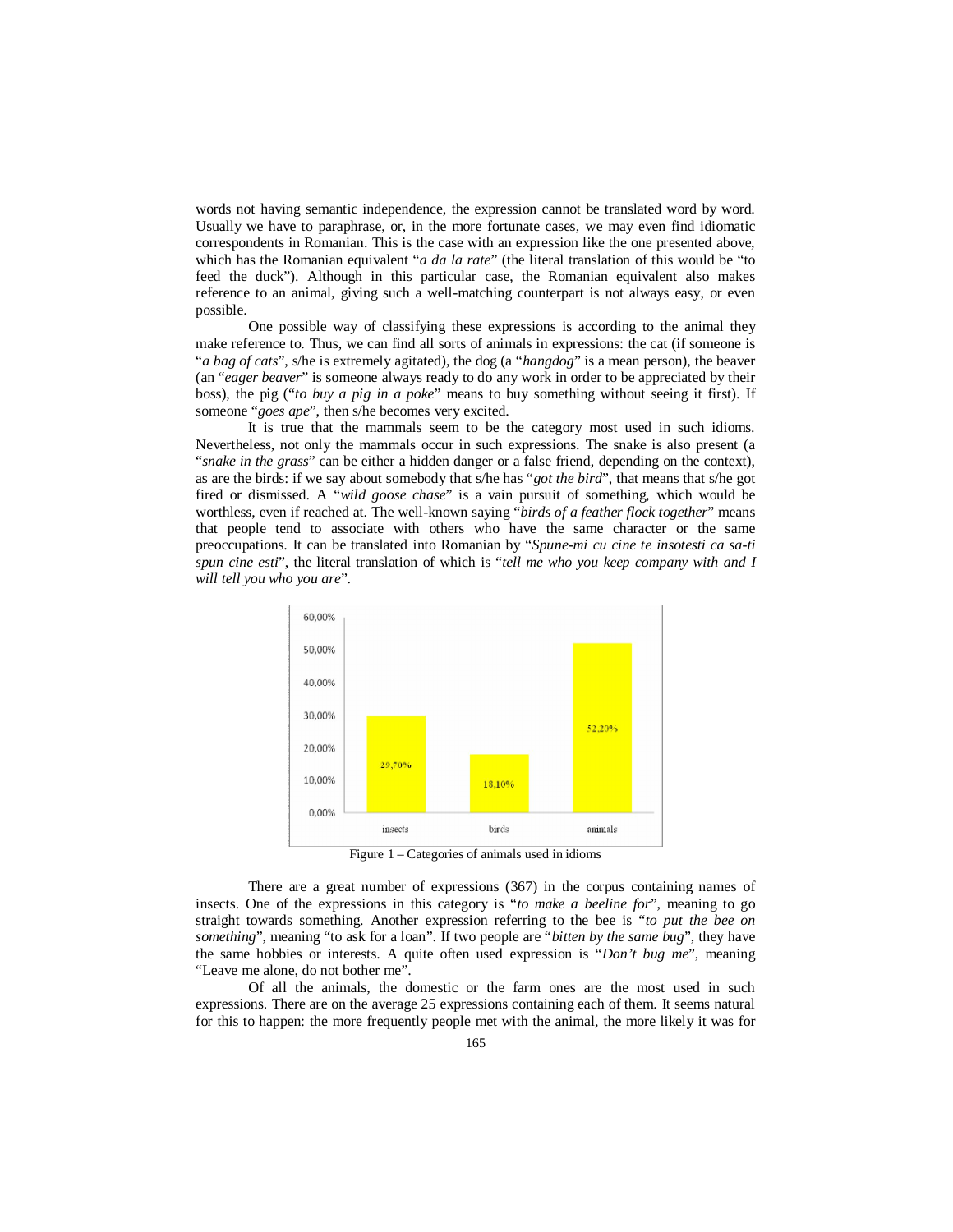

them to use it in everyday speech. Thus, the dog appears in the greatest number of expressions (267), followed by the cat (149).

Figure 2 – The large representation of dogs and cats in idioms

Some of the expressions referring to dogs are listed in the table below, in order to illustrate the rich variety of meanings and connotations it can bring:

| Expressions related to dogs |                                  |                                                      |
|-----------------------------|----------------------------------|------------------------------------------------------|
| N <sub>0</sub>              | Expressions                      | Meaning                                              |
| 1.                          | Top $dog$ – under $dog$          | Winner - loser                                       |
| 2.                          | Dog days                         | Extremely hot days (esp. in July and August)         |
| 3.                          | Black dog                        | Hangover                                             |
| 4.                          | To blush like a blue dog         | With no shame                                        |
| 5.                          | Hang - dog                       | Mean                                                 |
| 6.                          | To die dog for somebody          | To be very devoted                                   |
| 7.                          | To be an old dog at something    | To be very good in a certain field                   |
| 8.                          | Sea dog                          | Pirate                                               |
| 9.                          | Dog my cats!                     | Expression of surprise or irritation                 |
| 10.                         | Dog and pony show                | To put on a performance to impress somebody          |
| 11.                         | In the dog house                 | In trouble                                           |
| 12.                         | The hair of the dog that bit you | The alcohol you drink in the morning to get rid of a |
| 13.                         |                                  | hangover<br>A vicious world                          |
|                             | A dog eat dog world              |                                                      |
| 14.                         | To put on the dog                | To act in an ostentatious manner                     |
| 15.                         | Puppy love                       | A juvenile crush on somebody                         |
| 16.                         | To bitch up something            | To spoil something                                   |
| 17                          | Raining cats and dogs            | Pouring rain                                         |

*Table 1.*

One interesting aspect related to this is that most animals present in expressions seem to appear with only one or two main characteristics. The rat for instance always has negative connotations, as in "*to rat on somebody*", meaning to leave someone when they most desperately need you, or "*rat race*", meaning "fierce, even unfair competition". In the same way, the bull helps depicting either stubbornness or strength: someone can be "*bull-headed*" or s/he can be forced to "*take the bull by the horns*". However, this is not always the case. A dog can have positive, as well as negative connotations, as seen in the table above. To be an old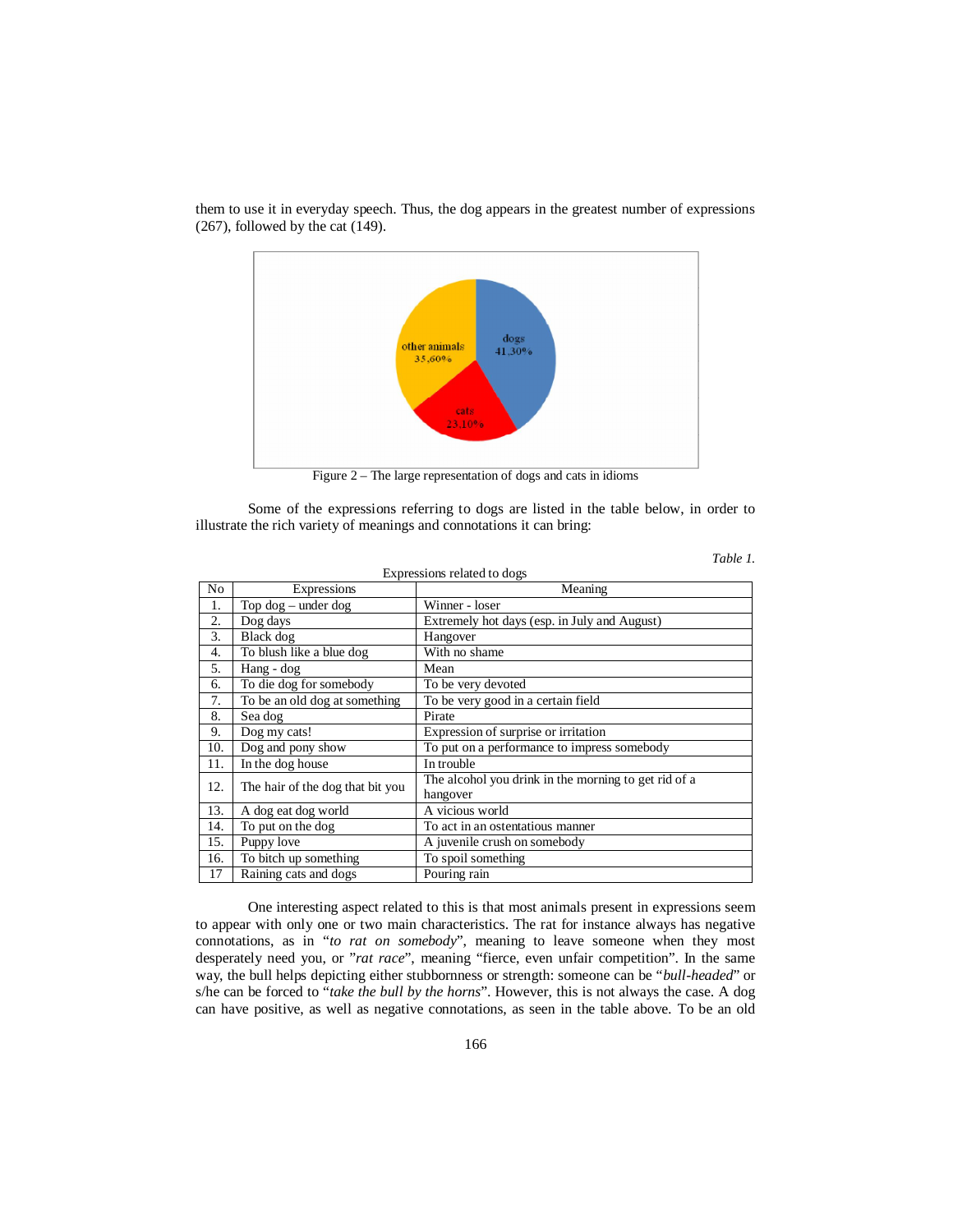dog in the expression "*to be an old dog at something*" is a good thing, which is not the case in "*you can't teach an old dog new tricks*". Again, the explanation for this is that people seem to have kept the closest emotional contact with dogs out of all animals. Therefore, they transferred their own character traits onto dogs, personifying them.

Another possible classification of expressions is according to meaning. In this case, we will see that the same meaning can be conveyed by two or more different expressions or by the same expressions where there is variation in what the animal named is concerned. Thus, instead of saying that someone is restless and impatient, the English may say that someone has "*ants in his pants*", or "*a bee in his bonnet*", or even "*bats in his belfry*". Or somebody can act "*like a chicken on June bug*", "like *a bat out of hell*", "*in two shakes of a lamb's tail*", i.e. very quickly. You can have "a cat nap" or a "dog sleep": they both mean that you "dormi iepureste" in Romanian.

There can be variation in the same expression. This means that the same characteristic can be expressed by two or even more animals. We can say about somebody that s/he is "*busy as a bee*", or "*busy as an ant*", or even "*busy as a beaver*". The meaning is the same, although the animals differ: the person is working hard. The idea that something goes smoothly can be rendered by using the expression "slick *as bear grease*", or we can make use of the variants "*slick as goose grease*" or "*slick as owl grease*". The literal translation into Romanian is hilarious (although Romanians do have the expression "*totul merge ca uns*"), as is the literal translation of the Romanian counterpart "*totul merge snur*"or "*ca pe roate*" – "*everything is going cord*", "*as on wheels*".

There is a special class of expressions in regard to meaning that we mention here. Most expressions in the corpus have some expressive function, too. They add some colour to language. It is certainly not the same thing if we say about someone that he has the favourite position or if we say that he is *sitting in a catbird position*. Although they mean the same thing, "it's the details that make a thing good" and "*fine feathers make fine birds*" are totally different from an expressive point of view. However, there are some expressions the role of which is purely that of expressing the feeling of those who utter them. Such an idiom is "*Rabbit it*!" meaning the same as "*Rats!*" or "*Dog my cats*!", or even "*I'll be a monkey's uncle!*". All of them are expressions of irritation or surprise, having nothing to do whatsoever with the meaning of the words making them up.

Idiomatic expressions can also be classified according to their form. Thus, we have compound nouns, such as "*rat race*", "*monkey business*", "*cat calls*", or noun phrases as "*in a pig's eye*"(=never), "*a bird's eye view*"(=seen from above), or expressions in which there appear verbs: "*to have a bear by the tail*"(=to have a difficult problem to solve), "*to let the cat out of the bag*"(=to disclose a secret).

# **CONCLUSIONS**

Much as predicted, the idiomatic expressions containing names of mammals represent the largest category of the total. However, what came as a surprise was the large number of idioms containing names of insects. These proved to be more numerous than the ones with birds.

Another characteristic of these expressions is that the closer to home the animal, the more idiomatic expressions referring to it were created. Thus, there are significantly more expressions with pigs for instance than with crocodiles. The animal most present in idiomatic expressions is the dog, probably due to the fact that it is the earliest tamed animal, and present throughout history in the company of people.

Concerning their translation, the best way is to do it by a Romanian idiomatic expression, in order to keep the flavour and the colour of the English words. We found that this